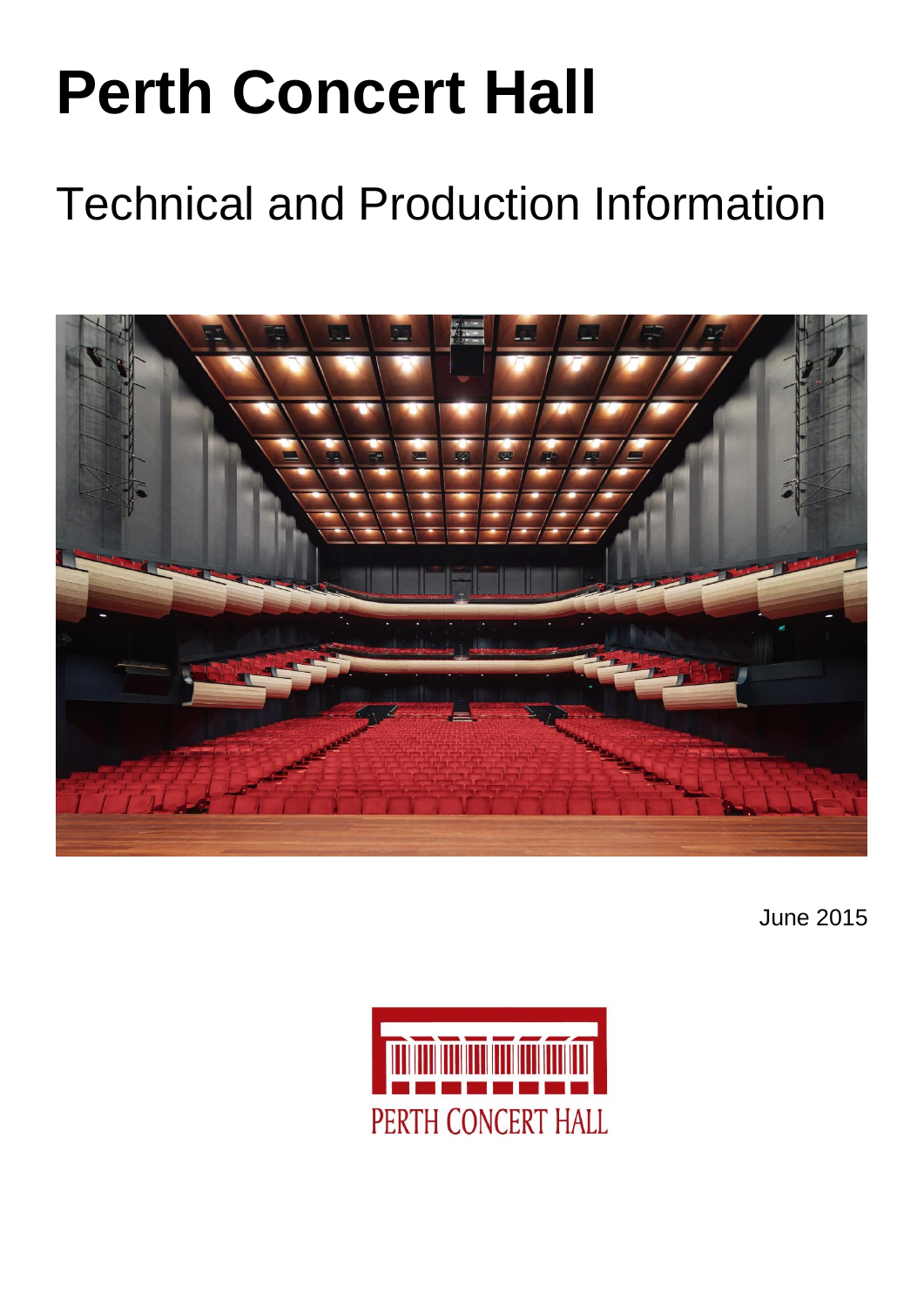## **Contents**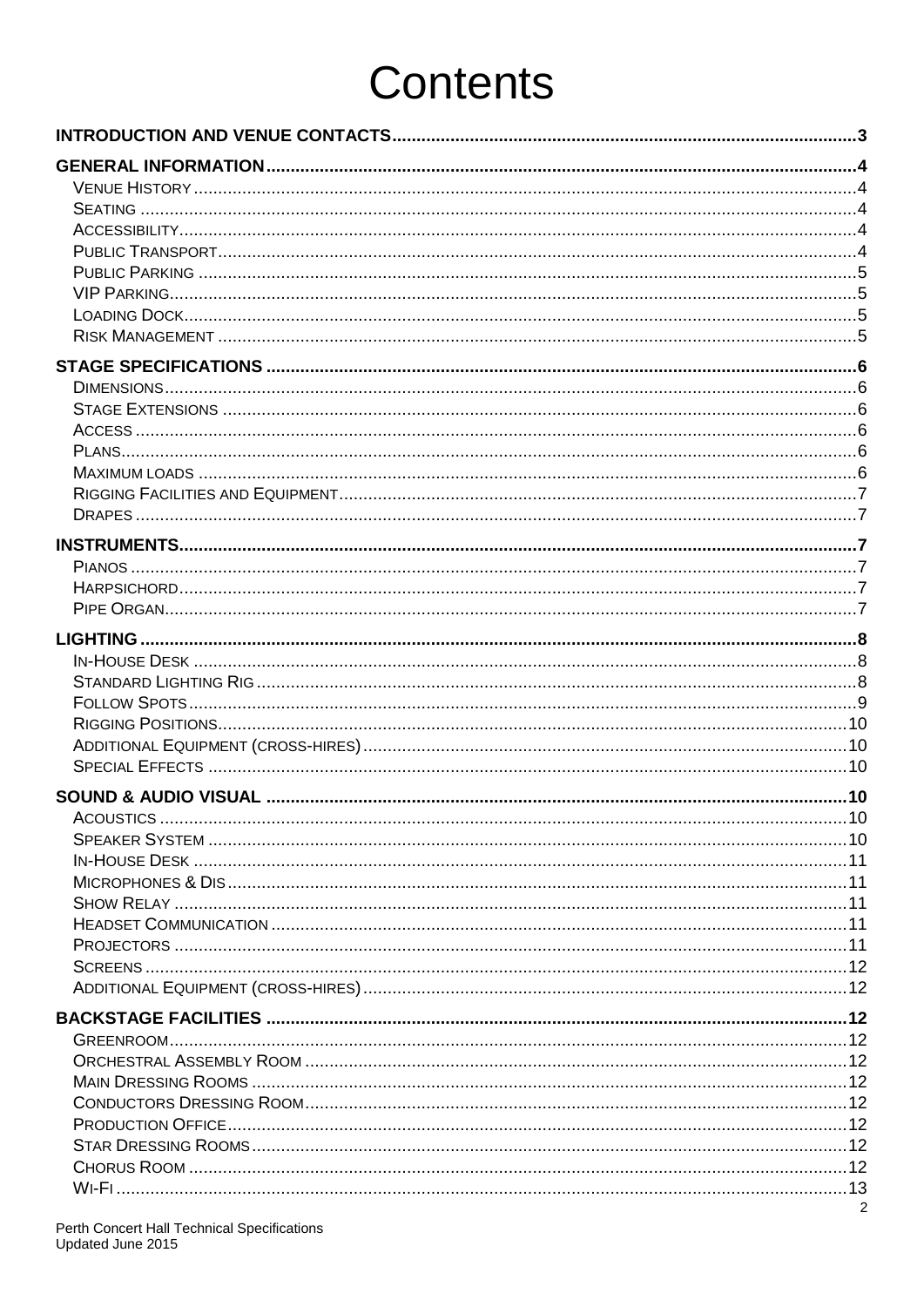## **Introduction and Venue Contacts**

Perth Concert Hall is renowned as one of the finest music acoustics in the Southern Hemisphere. The reflective surfaces in the auditorium have been designed to maximise the acoustic music experiences for both artist and audiences.

These Technical Specifications are subject to change without notice.

Please liaise with venue technical staff to verify or enquire further regarding any of the specifications.

#### **Venue Address: Mailing Address:**

Perth Concert Hall **Perth Concert Hall** 5 Saint Georges Terrace GPO Box 3041 Perth WA 6000 **East Perth WA 6892** Australia Australia

**Website:** www.perthconcerthall.com.au

#### **Technical contacts:**

Bradley Matthews **Paul Richardson** +61 8 9231 9900 +61 8 9231 9953 +61 408 766 029 [matthewsb@perthconcerthall.com.au](mailto:matthewsb@perthconcerthall.com.au) [richardsonp@perthconcerthall.com](mailto:richardsonp@perthconcerthall.com) Operations Co-Ordinator **Company** Operations Administrator

**Bookings:** Penelope Briffa +61 8 9231 9900 [briffap@perthconcerthall.com.au](mailto:briffap@perthconcerthall.com.au) Events Manager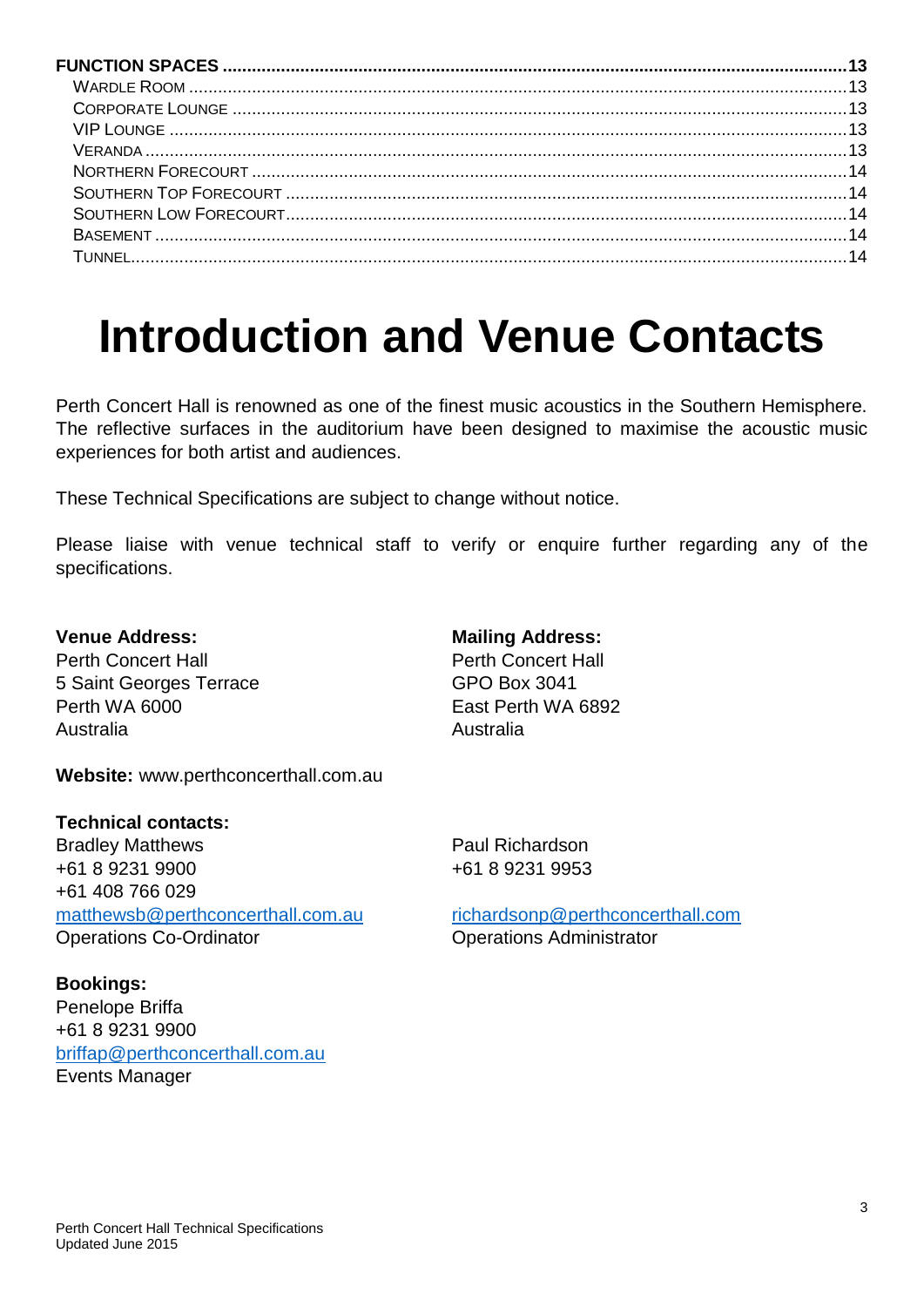## **General Information**

### *Venue History*

Perth Concert Hall was constructed between 1971 and 1973 on land that was originally part of the Government Domain. The building was opened in January 1973.

Since its construction, the venue has been in continuous use for musical performances and other events, such as school and university graduations and ceremonies as well as weddings, business conventions and other civic functions.

### *Seating*

The Concert Hall auditorium has a maximum seating capacity of 1891. This comprised of the three levels of auditorium seating and choir stalls.

The stalls has a capacity of 1117, however if you have a half thrust installed you will lose 75 seats; if you have a full thrust, you lose 194 seats. There are 260 seats in the Lower Gallery there seats and 354 in the Upper Gallery. The choir stalls is not suitable to go on sale for all shows, but has a capacity of 160.

All levels have removable seating for mobility-impaired patrons, when requested.

### *Accessibility*

Perth Concert Hall has a lift that operates to all levels and the underground car park below, which has disabled parking nearby. All levels have removable seating to make positions for mobilityimpaired patrons.

### *Public Transport*

With bus stops located directly in front of PerthConcert Hall on St Georges Terrace, transport to the venue is a breeze. The Perth train stations are a short way from the venue.

For bus and train timetables please click on the following link: [www.trans](http://www.transperth.wa.gov.au/)**perth**.wa.gov.au

Taxis are able to drive down the driveway to collect patrons with walking difficulties from the door.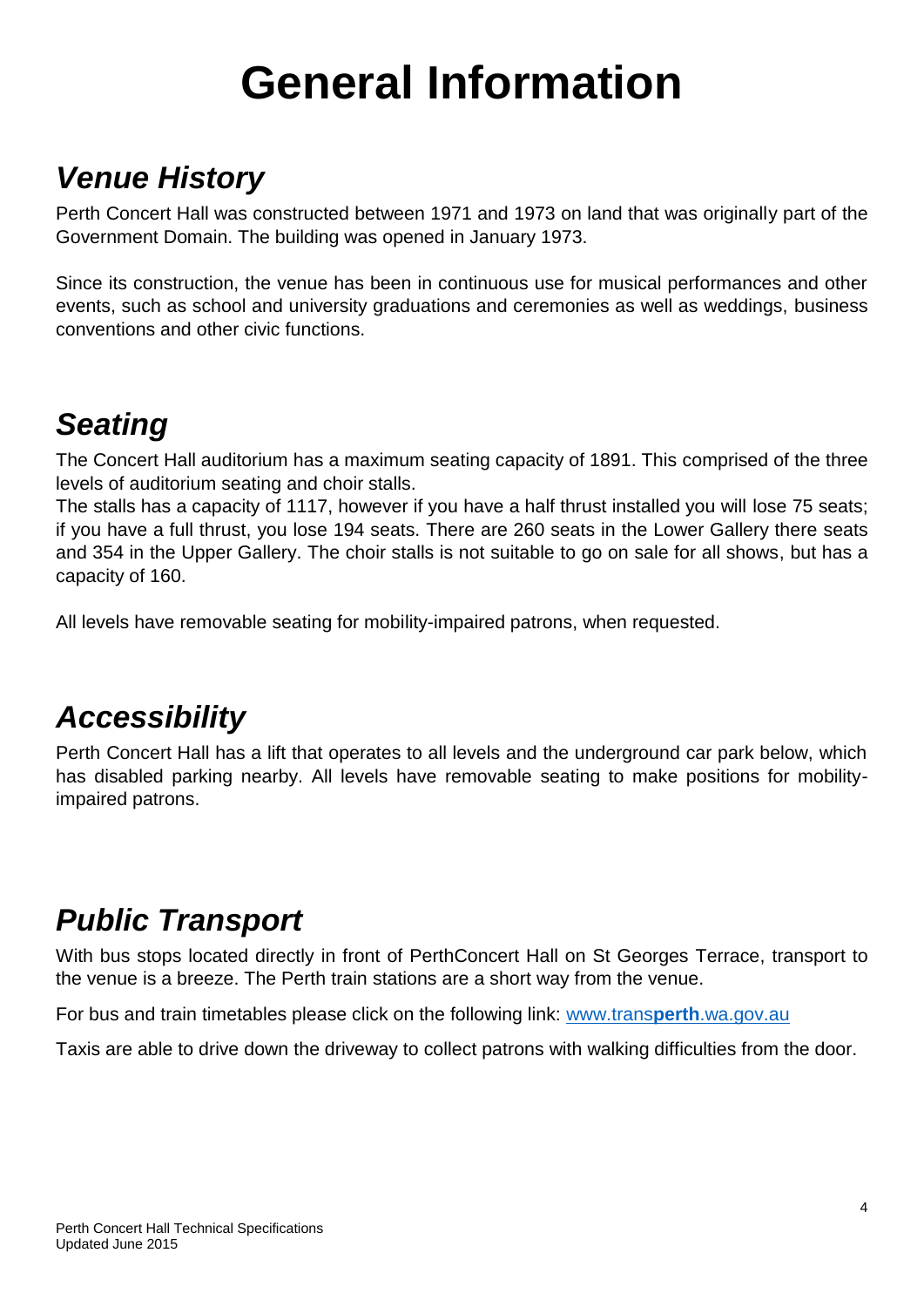### *Public Parking*

City of Perth Parking operate an underground parking area at Perth Concert Hall, which has 399 standard parking bays, 5 ACROD bays and 12 motorcycle bays. Access to this parking area is off Terrace Road, where you will also find a large open air parking area that has 776 standard bays, 8 ACROD bays and 26 motorcycle bays. A short walk down St Georges Terrace, there is the Council House parking area which has 92 standard bays, 2 ACROD bays and 2 motorcycle bays. For further information on rates and height restrictions please check [www.cityofperthparking.com.au](http://www.cityofperthparking.com.au/)

### *VIP Parking*

Access to Perth Concert Hall's VIP Parking area is via St Georges Terrace, using the driveway to the East of the building. Once you travel down the ramp that runs along the side of the Concert Hall building, you will come to a white gate that secures the parking area. Clients hiring the main auditorium are entitled to 6 parking bays during the day and 20 at night.

### *Loading Dock*

Access to Perth Concert Hall's loading dock is via St Georges Terrace, using the driveway to the East of the building. The easiest way for trucks is to travel east along Adelaide Terrace until it becomes St Georges Terrace, then taking the driveway immediately after the Duxton Hotel. A ramp or tail lift is required to unload and load equipment from trucks. The loading dock has a fixed height of 620mm and width of 2750mm.

### *Risk Management*

The Management at Perth Concert Hall produce a risk assessment for all shows that take place within the venue. We reserve the right to ask hirers to provide their own risk assessment to highlight any risks involved in their production.

As part of the risk management process all electrical equipment brought into the venue must have a current test tag compliance attached. A qualified rigger must rig all overhead equipment and we reserve the right to refuse to rig an object if it is deemed to not be safe. Lighting equipment must have a safety chain attached.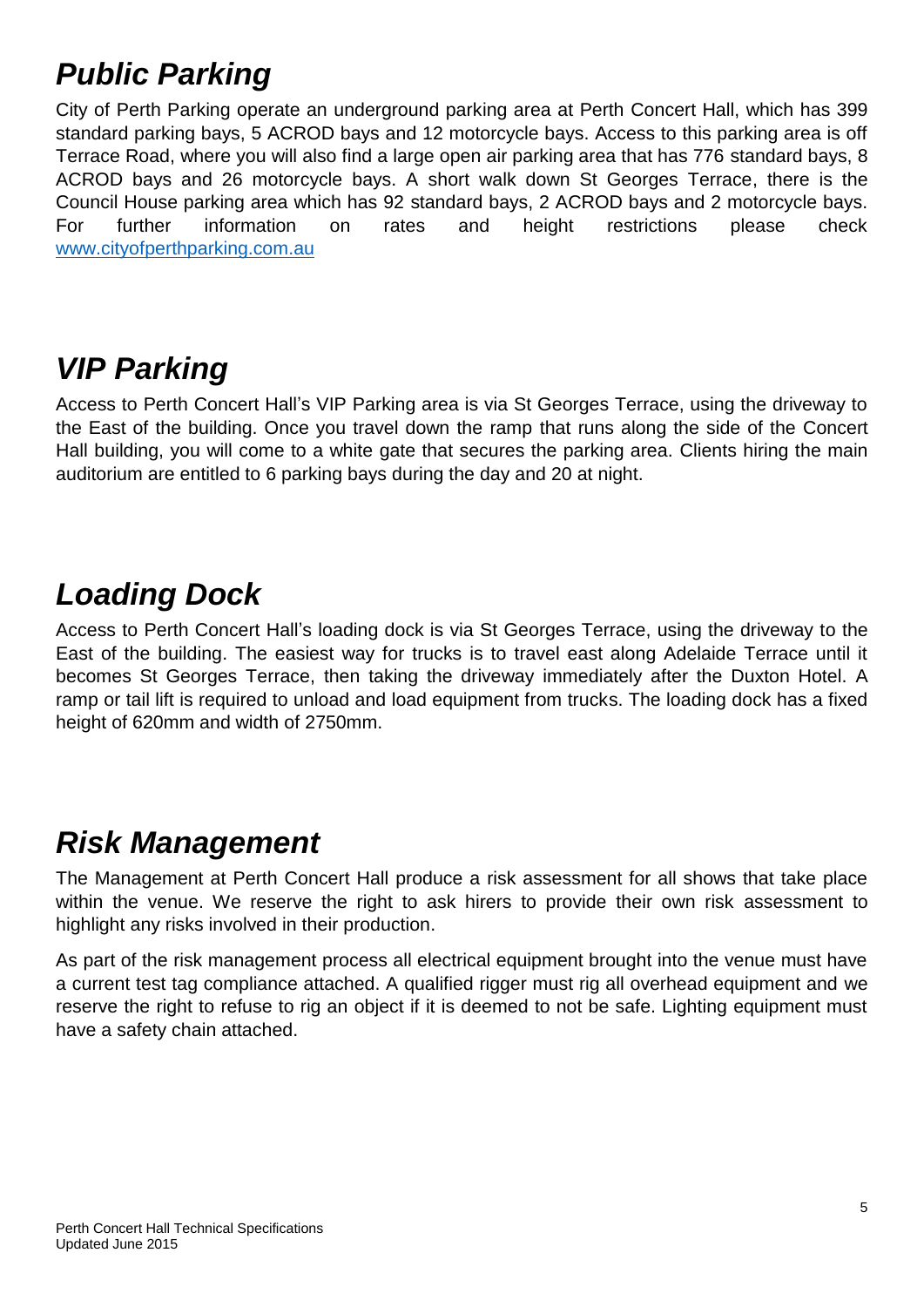## **Stage Specifications**

### *Dimensions*

The following measurements should be confirmed for any critical planning. See the below plan for the stage plans

#### Stage measurement plan coming soon.

| Stage height:                                       | 86cm  |
|-----------------------------------------------------|-------|
| Distance from follows spots to front edge of stage: |       |
| Distance from mix position to front edge of stage:  |       |
| Distance from back of auditorium to stage:          |       |
| Height from stage to auditorium ceiling:            | 16.5m |
| Height from stage to top of choir stalls ashtray:   | 3.78m |
| Width of auditorium:                                | 25m   |

### *Stage Extensions*

There are two possible extensions that can be installed to increase the stage size. The first is the half thrust, which is made up of 6 individual platforms that are rolled into place, and have a timber surface that matches the main stage. The half thrust adds an extra 1.82m to the front of stage and is 15.12m wide. It also requires the removal of A & B rows (loss of 75 seats). If you require the full thrust, which is 4.18m deep and 15.45m wide, this is operated by hydraulics and has a black surface. It requires that  $A - E$  rows are removed (loss of 194 seats).

### *Access*

The Loading dock at the Perth Concert Hall is 600mm high, so that any truck delivering heavy equipment will need to have a ramp or tail lift. The loading dock doors are 2.49m high and 3.62m wide, opening directly into the backstage area (but there is a small ramp to get to stage level). The height of the ceiling at the edge of stage is 2.46m and the height of the concertina doors that close the stage are 2.82m high.

### *Plans*

### *Maximum Loads*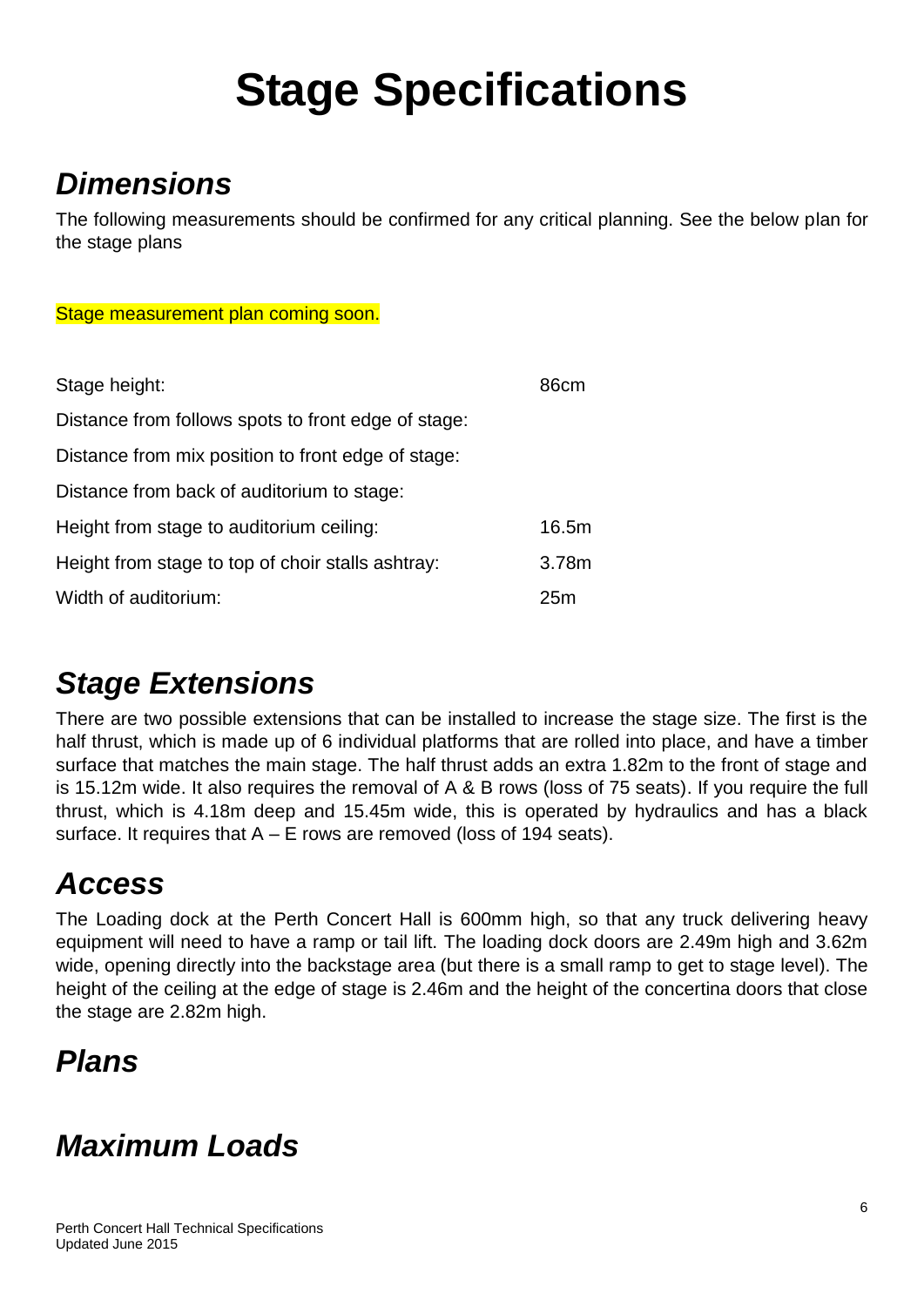### *Rigging Facilities and Equipment*

**Special Note:** The Perth Concert Hall does not have a theatrical fly gallery!

The ceiling is 16.5m high from the stage and has limited rigging positions. See the below plan for locations in which can be rigged above the stage. It is also possible to rig a FOH truss approximately 1.5m from the downstage edge. Please contact us for further information regarding rigging in the venue.

### *Drapes*

The Perth Concert Hall has the following drapes available on request:

| Organ blue blacks           | Used to mask the organ pipes.                                              |
|-----------------------------|----------------------------------------------------------------------------|
| Large black drapes          | Used to mask the Upstage area. Good for more intimate<br>performances.     |
| Choir blacks                | These hang from the top of the choir stalls to stage.                      |
| Ashtray border              | These hang from the top of the choir stalls to mask the white<br>concrete. |
| <b>Black theatre border</b> | 1 only                                                                     |
| <b>Black theatre legs</b>   | 1 set only                                                                 |
| Cyclorama                   | $10m \times 2.4m$                                                          |

## **Instruments**

### *Pianos*

There are 3 Steinway concert grand D models stored at stage. The piano assigned to your production will be determined by venue management dependant on the type of show and use of the piano. Under no circumstance is there to be any direct contact with the strings on any of the Perth Concert Hall pianos. If any of the repertoire being played includes this as a requirement, Perth Concert Hall reserves the right to substitute an alternative piano at our discretion. If prior notice is not provided, post event repair charges may apply.

### *Harpsichord*

The harpsichord is made by Michael Johnson Harpsichords and is strung to A. 415. The soundboard decoration was done by Kyle Turner with Australian insects, flowers and butterflies.

### *Pipe Organ*

The organ was designed by Ronald Sharp of Mortdale (New South Wales). The organ contains over 3,000 pipes, of which 66 are visible from the auditorium and are constructed of zinc and tin. The balance are made of zinc, tin, lead alloy and wood. When Perth Concert Hall opened, only the front visible pipes were installed.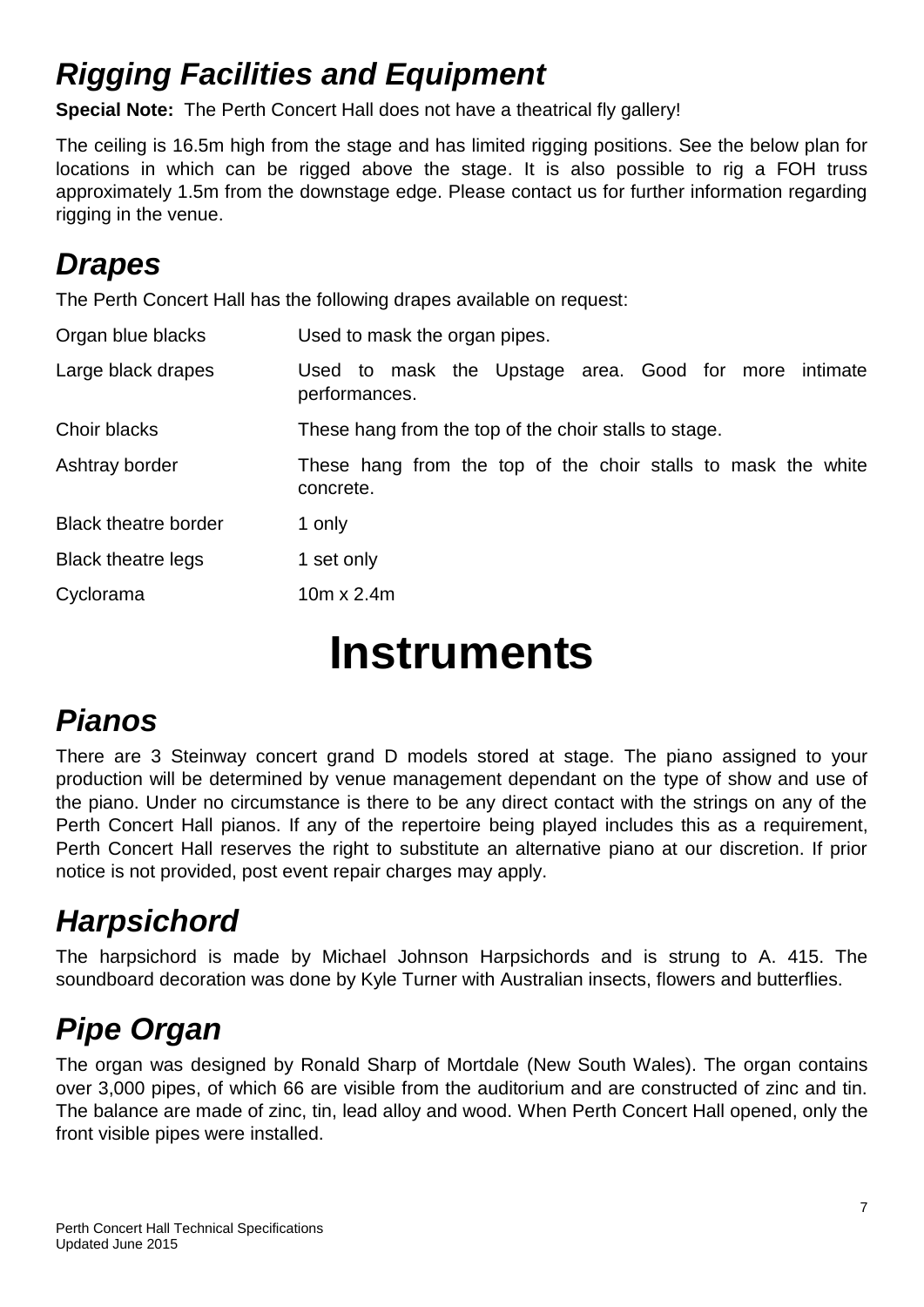## **Lighting**

### *In-House Desk*

The desk used as standard is a Jands Vista I3 digital.

### *Standard Lighting Rig*



Perth Concert Hall has approximately 154 fixtures of varying types in use within the main auditorium. To reduce labour cost involved, in general, fixtures are not physically moved. Wherever possible, it is preferable to work within the standard rig and refocus where applicable. Lighting gel needs to be arranged beforehand to ensure that we have the specific colours available. The height of the ceiling from stage is 16.3m.

**Front of House:** There are three lines of lights, constructed within the ceiling of the auditorium.

**14 x Source 4 14° profiles** with frost for O/W full stage wash arranged in three horizontal lines. With the positions available in the venue, the front of house wash is relatively 'toppy', ie has a steep angle. 8 x Source 4 15°-30° zoom profiles for miscellaneous use. When a full thrust stage is used, four of these are required to supplement the O/W full stage wash to ensure proper coverage.

**4 x Warp 22°-50° zoom profiles** for miscellaneous use. These are located almost directly above the edge of stage. They are suitable for top gobo washes or tight orchestral light. 6 x Pacific 5.5°-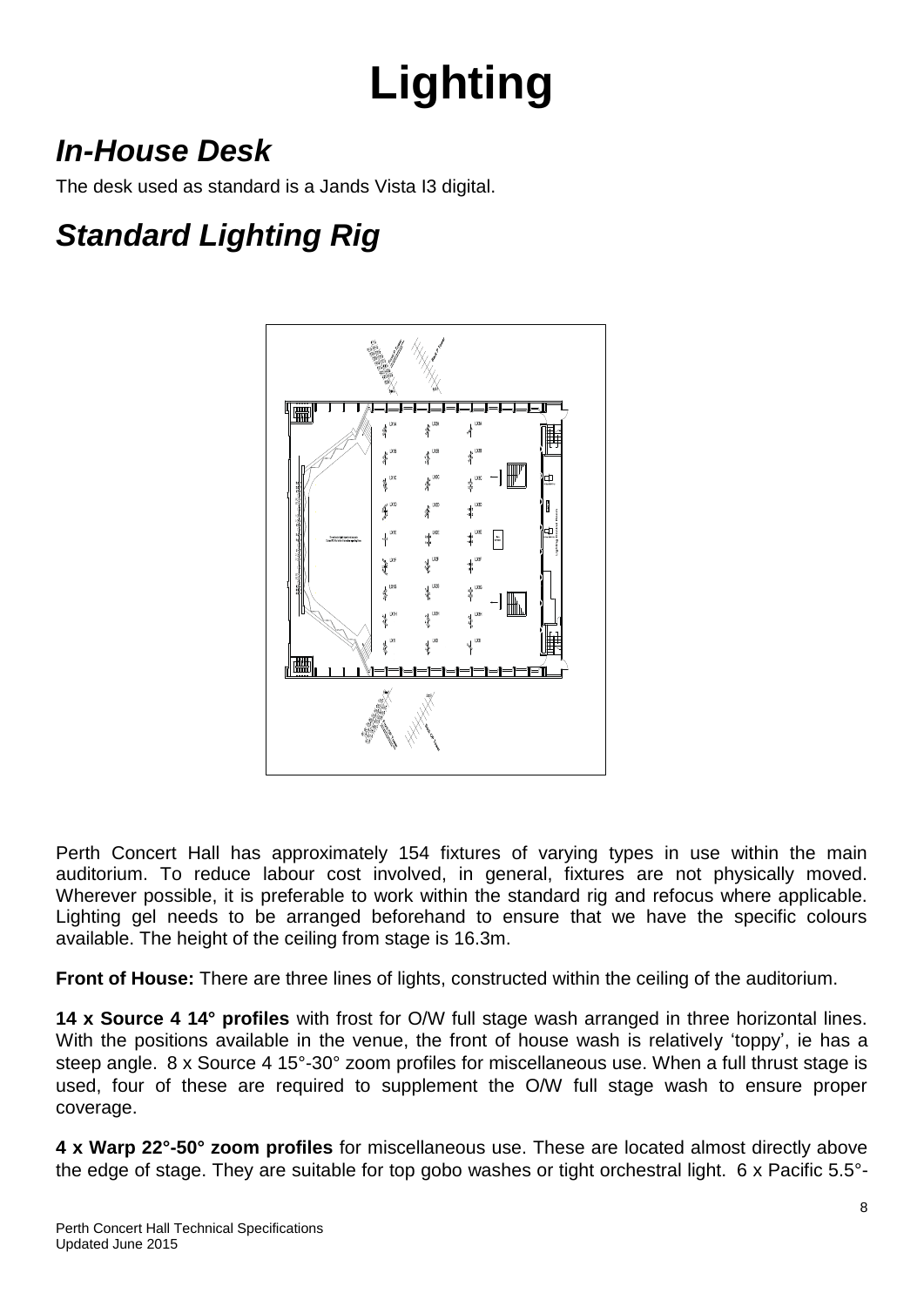13° zoom profiles for specials. 6 x Cadenza 2k Fresnels O/W to fill the full stage wash.

**4 x Cadenza 2k Fresnels** available for front colour wash. Two lights per colour are needed for a reasonable stage wash.

**Backlight Bar:** Single bar upstage above organ pipes at a 16 meter trim height. If any overhead truss or draping is hung, this position will most likely be obstructed. Due to the angle of this position and the overhanging ledge around the stage, it is impossible to backlight the very far upstage edge of stage.

**6 x Warp 12°-30° zoom profiles** for miscellaneous use. They are suitable for back gobo washes. When aisle lighting for processionals are required, these fixtures are required. 4 x RGBWA LED wash units. They are used for full stage washes. 4 x Cadenza 2k Fresnels for extra backlight colour. They are gelled as blue and red as standard, with two lights for each colour.

**8 x Par 64 110V MFL paired side by side**. As standard, these are used in O/W as an orchestral wash, but they can be gelled for extra backlight colour. 4 fixtures per colour gives good coverage for a no thrust stage.

**Front Perch Towers**: There are two perch towers fixed to the auditorium walls approximately in line with the downstage edge of stage proper. Both towers are arranged the same, and the information below relates to each tower. They are best suited for front high side colour.

**16 x Par 64 110V MFL paired side by side**. They are gelled with four fixtures per colour from bottom to top in blue, red, amber and lavender. 1 x Pacific 23°-50° zoom profile at the base of the tower. This is usually used to project sponsor gobos onto the timber at the side of the organ. However, they can be moved and focused onto stage.

**Rear Perch Towers**: There are another two perch towers fixed to the auditorium walls approximately 5 meters in the downstage direction from the front perch towers. Both towers are arranged the same, and the information below relates to each tower. They are rarely used as there are limited angles to stage from this position due to the upper gallery seating obstructing a lot of the stage.

**1 x Warp 22°-50° zoom profile** for miscellaneous use. They are best suited for specials in the choir stalls. If the organ is in use, this fixture provides the special for the player. In addition, if an AV screen is in use, this fixture may be required to fill the up stage shadow created by the screen. 2 x Strand T Spots for use as a colour wash on the organ pipes.

**Orchestral downlights:** There are a number of Lekos arranged within the ceiling to act as orchestral downlights onto stage from directly overhead. They are permanently mounted within the ceiling and are not able to be refocused or gelled. The quality of this wash is suitable for reading light only and requires extra front and backlight to supplement it.

32 x Leko Profiles used for Orchestral down light only.

### *Follow Spots*

There are 2x Robert Julliat Victor's available for use. Please note that operators are an additional cost.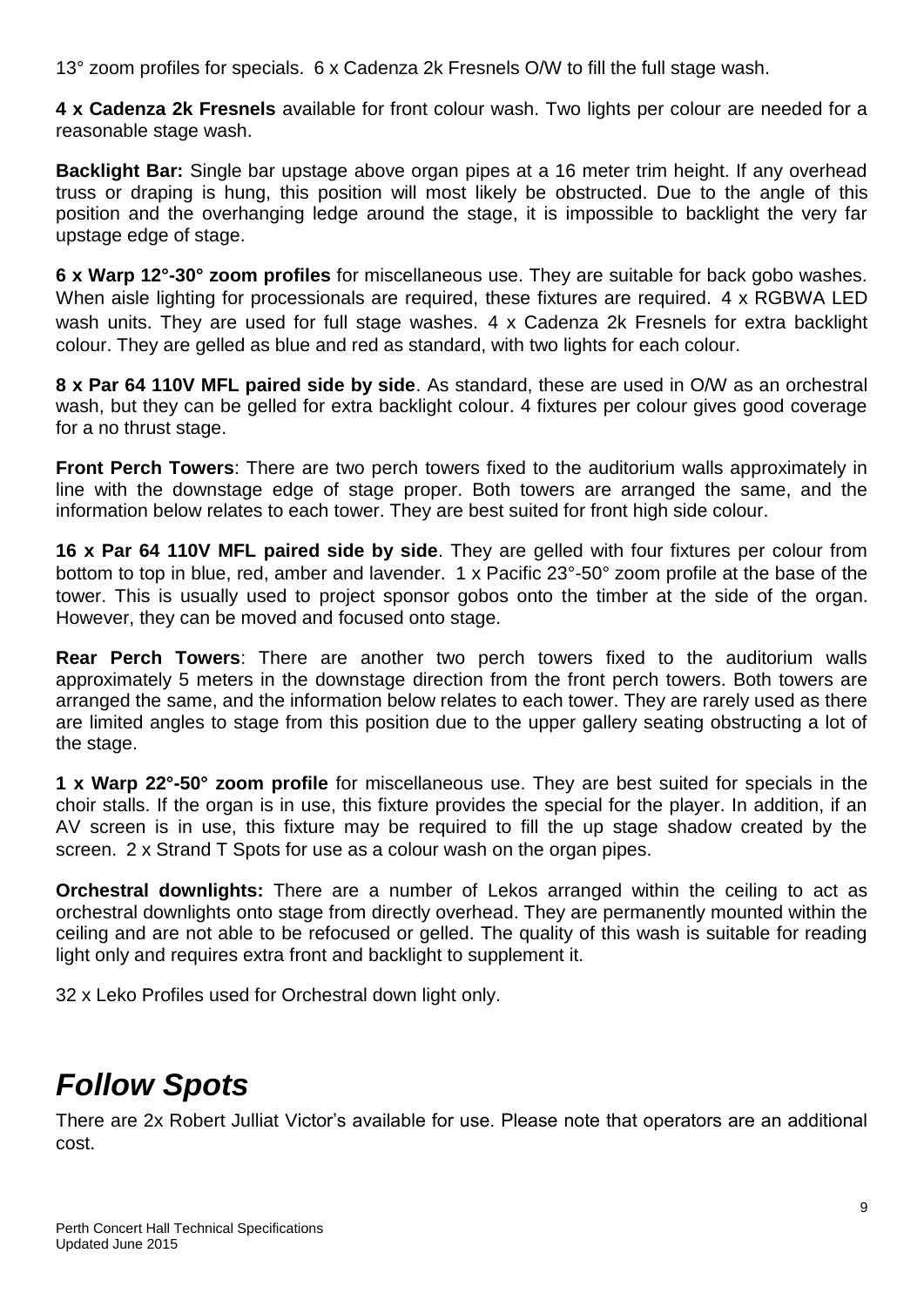### *Rigging Positions*

### *Additional Equipment (cross-hires)*

The staff at Perth Concert Hall is happy to arrange any extra equipment that you require for your production. Advice can also be provided by our lighting department as to what would work best for your show.

### *Special Effects*

Special Effects such as strobe and haze can be used for any show, however we require advice of this in advance so that patrons can be advised. For pyrotechnics, we require a licensed operator to be present and in control.

## **Sound & Audio Visual**

### *Acoustics*

Perth Concert Hall is renowned as having some of the finest music acoustics in the Southern Hemisphere. The reflective surfaces in the auditorium have been designed to maximise the acoustic music experience for both artist and audience.

### *Speaker System*

#### **Line Array**

• 10 x d&B Q1

**Out Fill** (flown either side of line array) These speakers address side of stage Upper **Gallerv** 

- 1 x d&B Q7 per side
- 1 x d&B Q10 per side

#### **Left & Right Stalls Level**

- 1 x d&B Q7 per side
- 1 x d&B Q-Sub per side

Please note – the Left/Right Stalls Level can be augmented to suit your event. Extra charges apply. Suggested configurations, depending on the nature of the concert or event, are available.

- 3 x d&B Q1 with 2 x d&bB 2Sub per side or
- 3 x d&B J8 with 2 x d&B J-Sub per side

#### **Front Fill Downstage Edge**

 $\bullet$  8 x d&B F3

#### **Delays Under Balcony Stalls Level**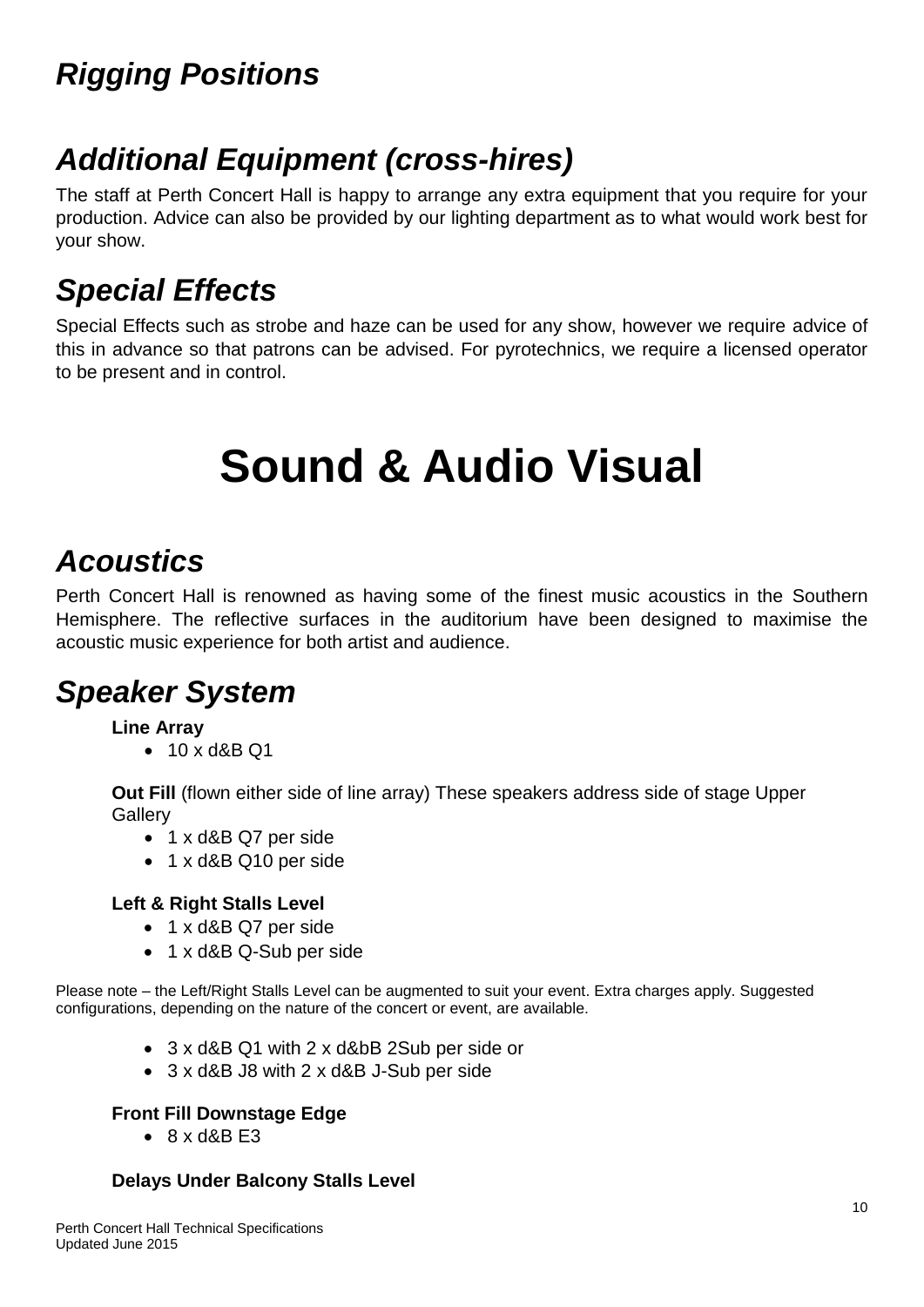• 3 x pairs d&B E3

#### **Monitors**

 $\bullet$  4 x d&b MAX12 (4 x sends)

All PA controlled by proprietary d&B power amplifiers and processors with tablet PC.

A centre cluster is our preferred PA hang due to the nature of the Concert Hall's high reflective surfaces on all four concrete walls. It has been found that using the single point source of the centre cluster helps reduce these reflections from the upper part of the hall. A stereo image is achieved in the stalls seating with the Left/Right stacked speakers onstage.

### *In-House Desk*

Perth Concert Hall has a Digidesign Venue Profile Digital Console with 5 x DSP Cards that can be supplied for use in the front of house mix position.

### *Microphones & Dis*

- Sennheiser Digital 9000 series (Radio Microphone)
- Sennheiser 2000 series (Radio Microphone)
- Neumann KM184
- AKG C414
- Shure B52A
- Shure B56A
- Shure B58A
- Shure MX412
- Rode NT5
- DPA4061
- ARXDI

Please note – Quantities are limited so please check with technical staff to ensure we have the numbers required for your production.

### *Show Relay*

### *Headset Communication*

### *Projectors*

The Perth Concert Hall has one main projector for the auditorium which is a Sony VPL-FE40 4000 ansi-lumens. There are also 2 NEC  $\Box$  projectors available for functions.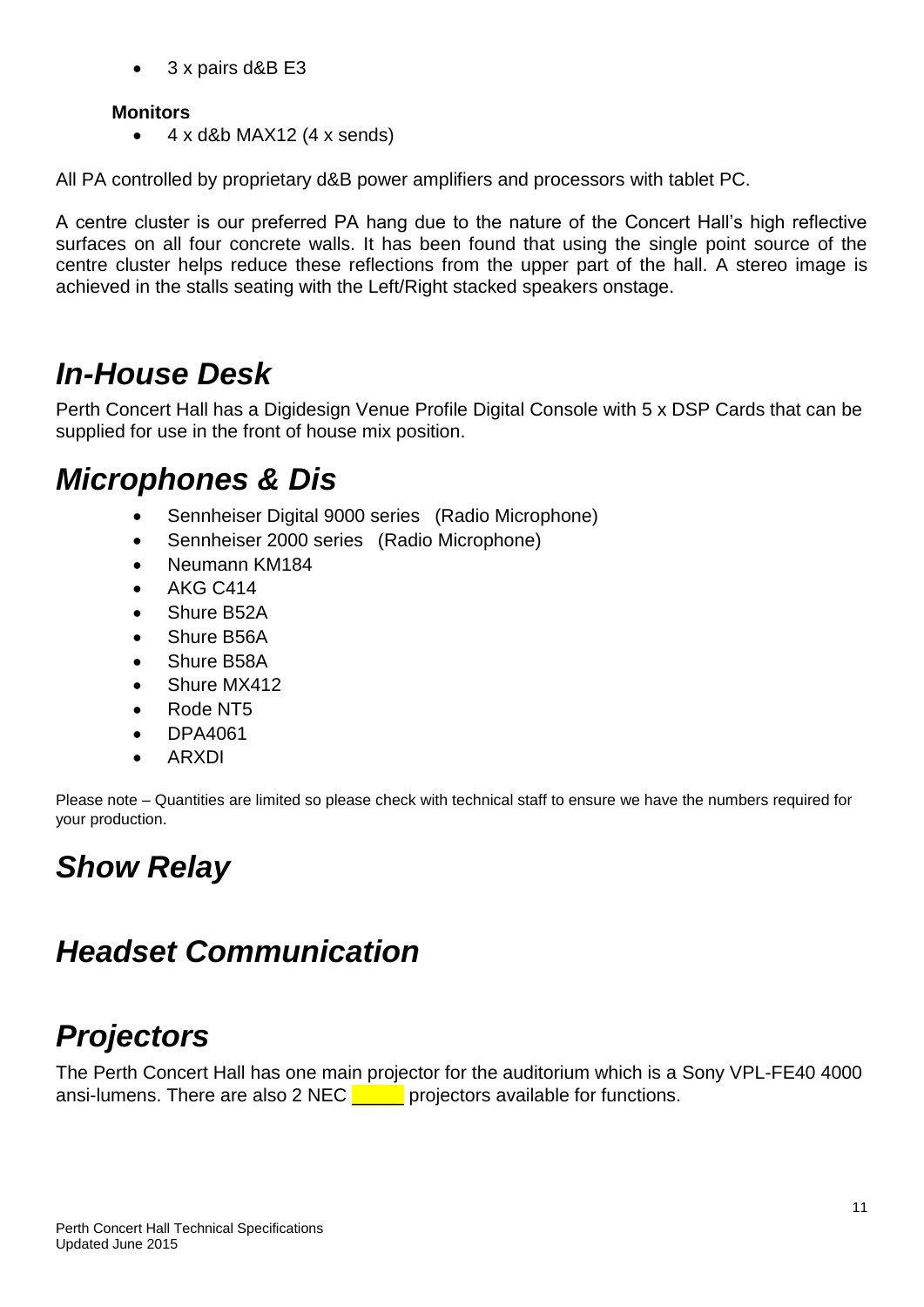### *Screens*

The screen available from Perth Concert Hall is a Stumpfl fastfold 12' x 9' which is a 4:3 ratio screen. Also available for functions are 2 tripod screen that are 5' x 5'.

### *Additional Equipment (cross-hires)*

The Perth Concert Hall staff are happy to help you arrange alternative equipment. We can give advice on is regularly used and what works best in the venue. Please contact operations staff for further assistance.

## **Backstage Facilities**

### *Greenroom*

More information coming soon!

### *Orchestral Assembly Room*

More information coming soon!

### *Main Dressing Rooms*

More information coming soon!

### *Conductors Dressing Room*

More information coming soon!

### *Production Office*

More information coming soon!

### *Star Dressing Rooms*

More information coming soon!

### *Chorus Room*

More information coming soon!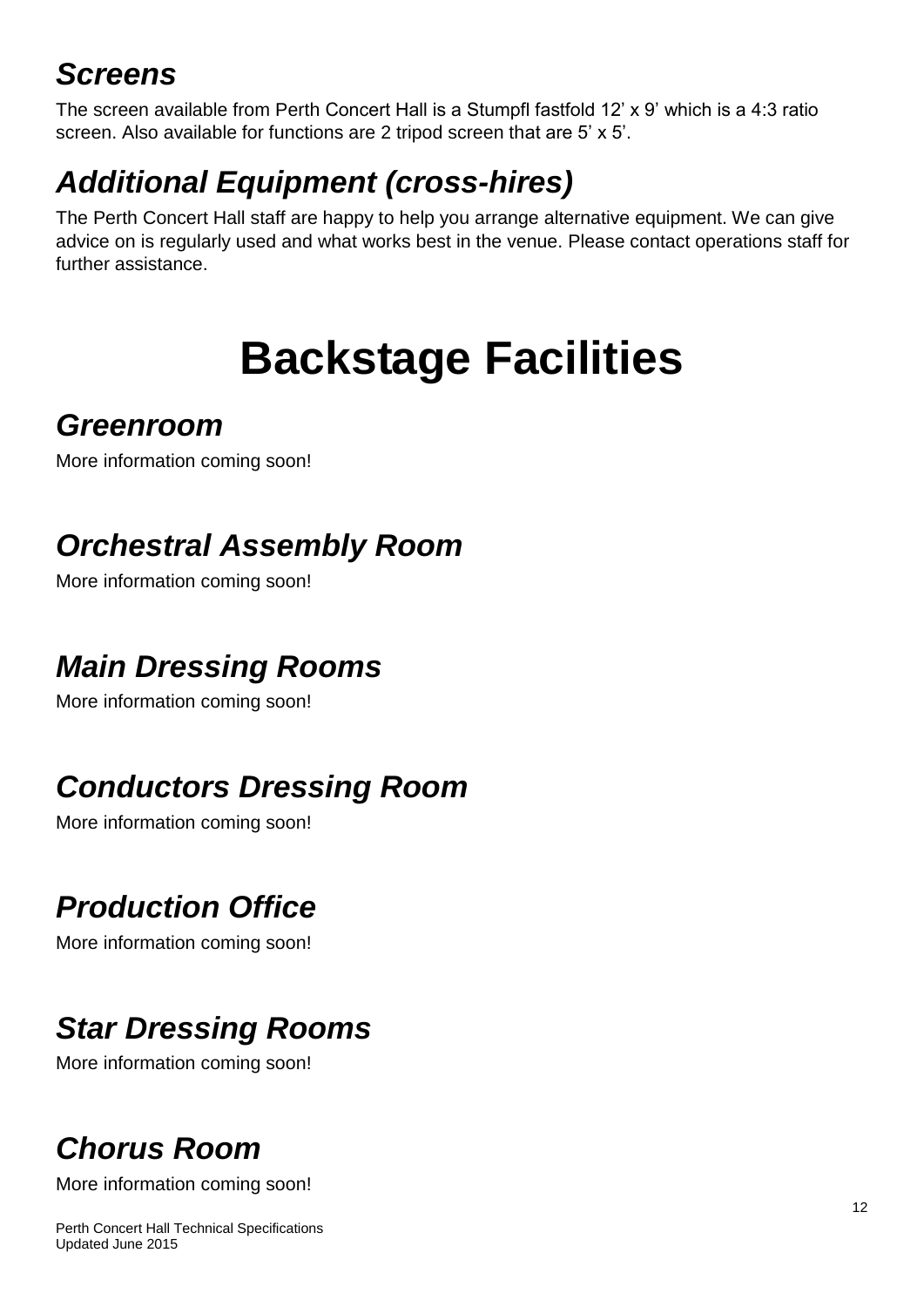## **Function Spaces**

### *Main Stage*

The main stage within the auditorium can be impressively constructed into a 3-tiered gala ballroom to seat 300 guests. Our highly-skilled technical crew can help enhance your event with props, staging and special effects – from the glamour of Hollywood to somewhere from outer space (or anywhere in between), we'll tie in the perfect performer or act for an unforgettable evening.

### *Foyers*

Perfect for registration, trade displays, welcome cocktail receptions and speaker lectures. Using both levels, the foyers can comfortably house an exhibition of 44 booths while also allowing enough floor space for catering stations. Both levels have floor to ceiling glass windows that provide plentiful natural light.

### *Wardle Room*

Whether you require a room to start the day with breakfast, or finish the day with dinner and dancing, the Wardle Room is incredibly versatile and seats up to 330 guests.

### *Corporate Lounge*

With an abundance of natural light this is an ideal small meeting room, breakout area, VIP cocktails area, committee or exhibitor lounge.

### *VIP Lounge*

This area is extremely versatile with magnificent views over the Swan River. Most commonly used for informal meetings, workshops, poster displays and pre-show catering.

### *Veranda*

More information coming soon!